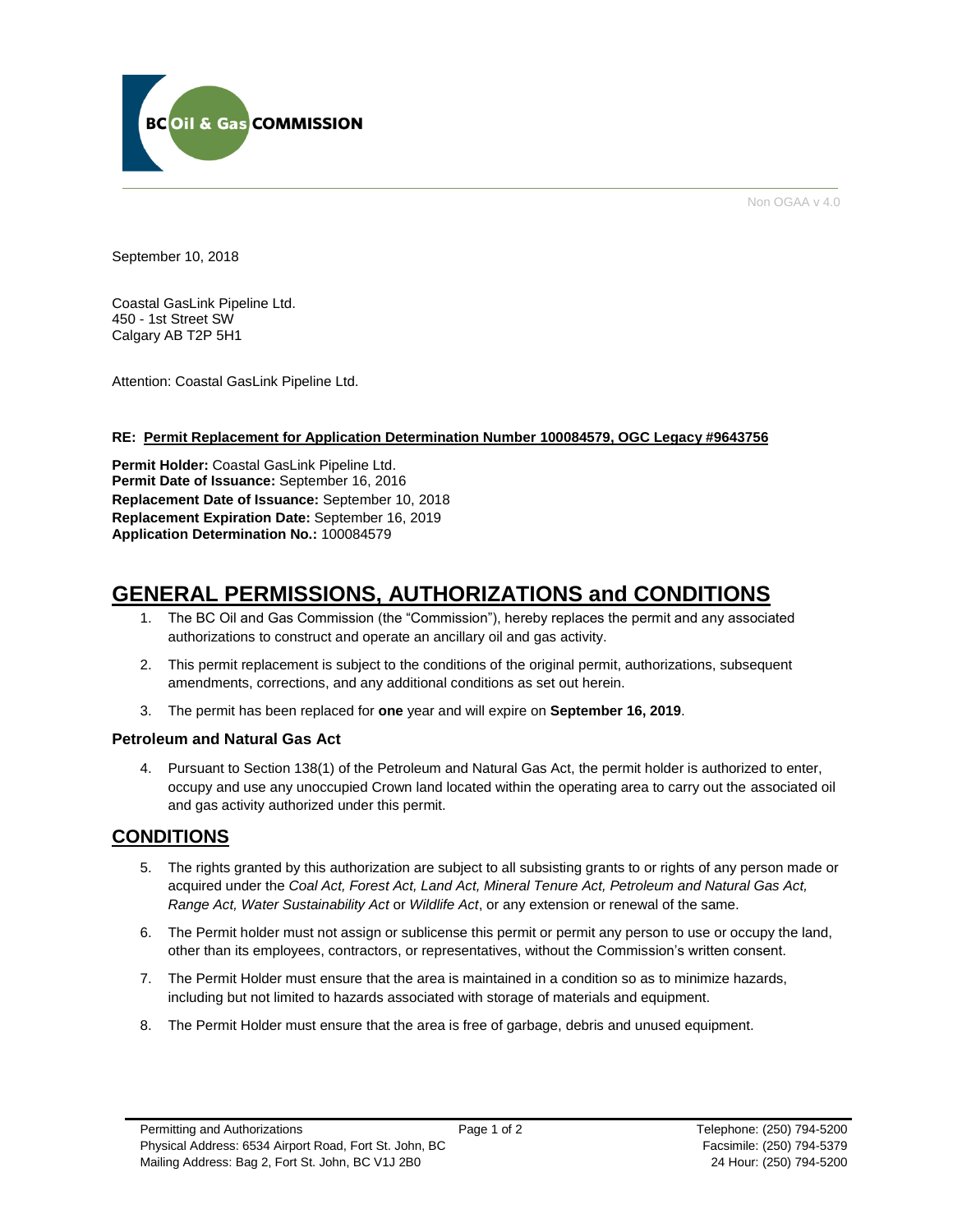$\overline{\phantom{a}}$   $\overline{\phantom{a}}$   $\overline{\phantom{a}}$   $\overline{\phantom{a}}$   $\overline{\phantom{a}}$   $\overline{\phantom{a}}$   $\overline{\phantom{a}}$   $\overline{\phantom{a}}$   $\overline{\phantom{a}}$   $\overline{\phantom{a}}$   $\overline{\phantom{a}}$   $\overline{\phantom{a}}$   $\overline{\phantom{a}}$   $\overline{\phantom{a}}$   $\overline{\phantom{a}}$   $\overline{\phantom{a}}$   $\overline{\phantom{a}}$   $\overline{\phantom{a}}$   $\overline{\$ 

Jacqueline Bourke Authorized Signatory Commission Delegated Decision Maker

cc: Land Agent – Roy Northern Land Service Ltd.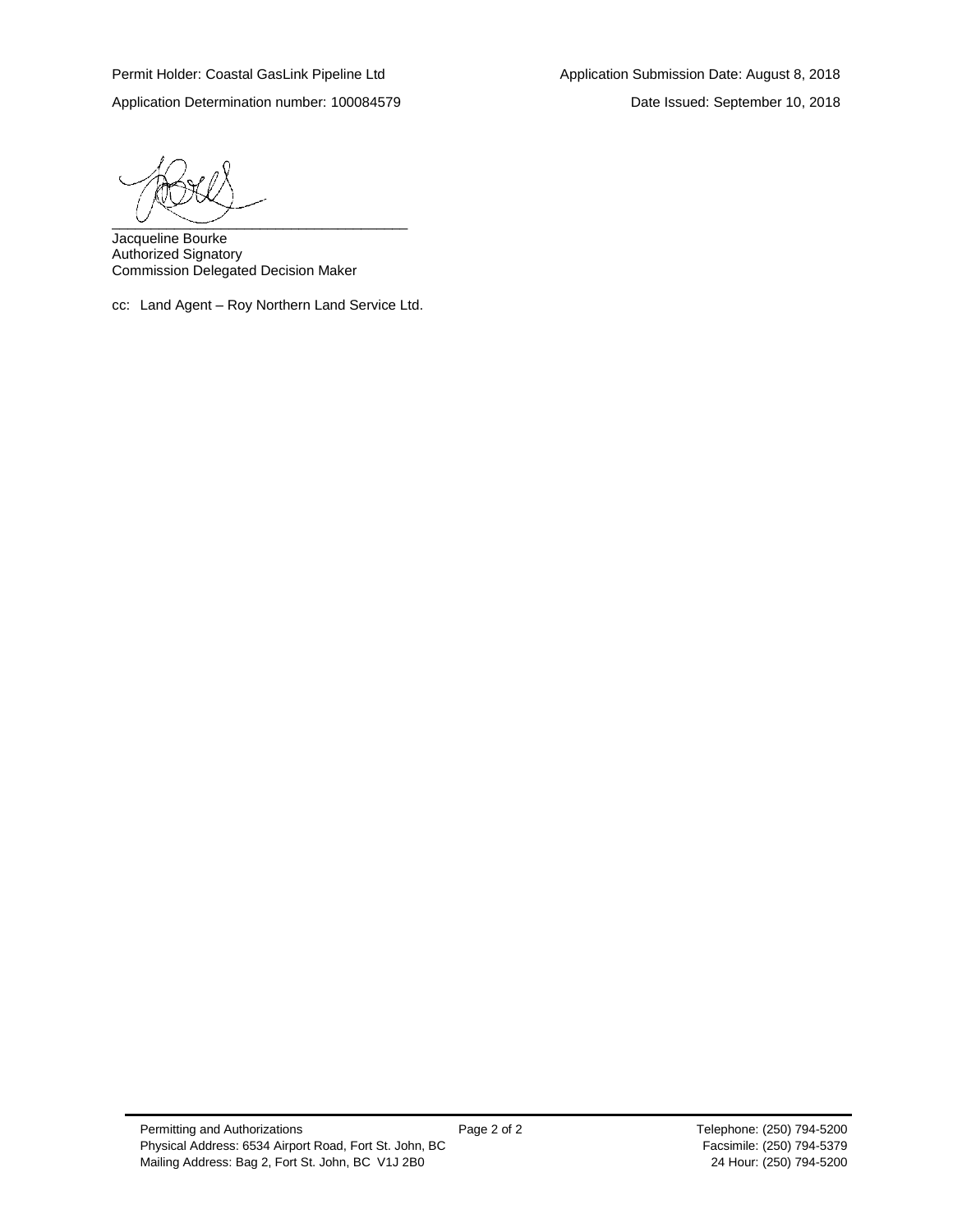

September 16, 2016

Coastal GasLink Pipeline Ltd. 450 - 1st Street SW Calgary AB T2P 5H1

Attention: Katherine Sheriff

# **RE: Storage located at Unit 46, Block F, Group 93-J-16**

**Date of Issuance: September 16, 2016 Commission No.: 9643756**

#### **PERMISSIONS**

#### *Petroleum and Natural Gas Act*

- 1. Pursuant to section 138(1) of the *Petroleum and Natural Gas Act,* the permit holder is permitted to enter, occupy, and use any unoccupied Crown land located within the areas described in the attached construction plan, Document No: CGE4703-MSI-G-MP-382, Revision No: 0, dated November 17, 2015 (the "construction plan"), by Midwest Surveys Land Surveying Ltd. as submitted to the Commission in the permit application dated December 17, 2015 to construct and operate a related activity for the purposes of carrying out oil and gas activities as defined in the *Oil and Gas Activities Act* (hereinafter referenced together as the "operating area"), subject to the conditions set out below.
	- (1) The permission to occupy and use Crown land expires two years from the date of issuance, unless the Commission has received notice of construction start, or this permit is otherwise extended, suspended, cancelled, surrendered or declared spent.
	- (2) The permission to occupy and use Crown land does not entitle the permit holder to exclusive possession of the operating area.
	- (3) The total disturbance within the operating area must not exceed 3.28 ha.

# **AUTHORIZATIONS**

#### *Forest Act*

- 2. Pursuant to section 47.4 of the *Forest Act*, the permit holder is authorized to remove Crown timber from the operating area under Cutting Permit No. 19 under Master Licence to Cut number M02341.
- 3. This Cutting Permit is deemed spent upon the submission of the post-construction plan or upon either the cancellation or the expiry of the activities authorized by this permit.

#### **CONDITIONS**

#### **Notification:**

4. A notice of construction start must be submitted to the Commission a minimum of 48 hours prior to the commencement of activities under this permit. Notification must be sent via [OGC.ExternalNotifications@bcogc.ca.](mailto:OGC.ExternalNotifications@bcogc.ca)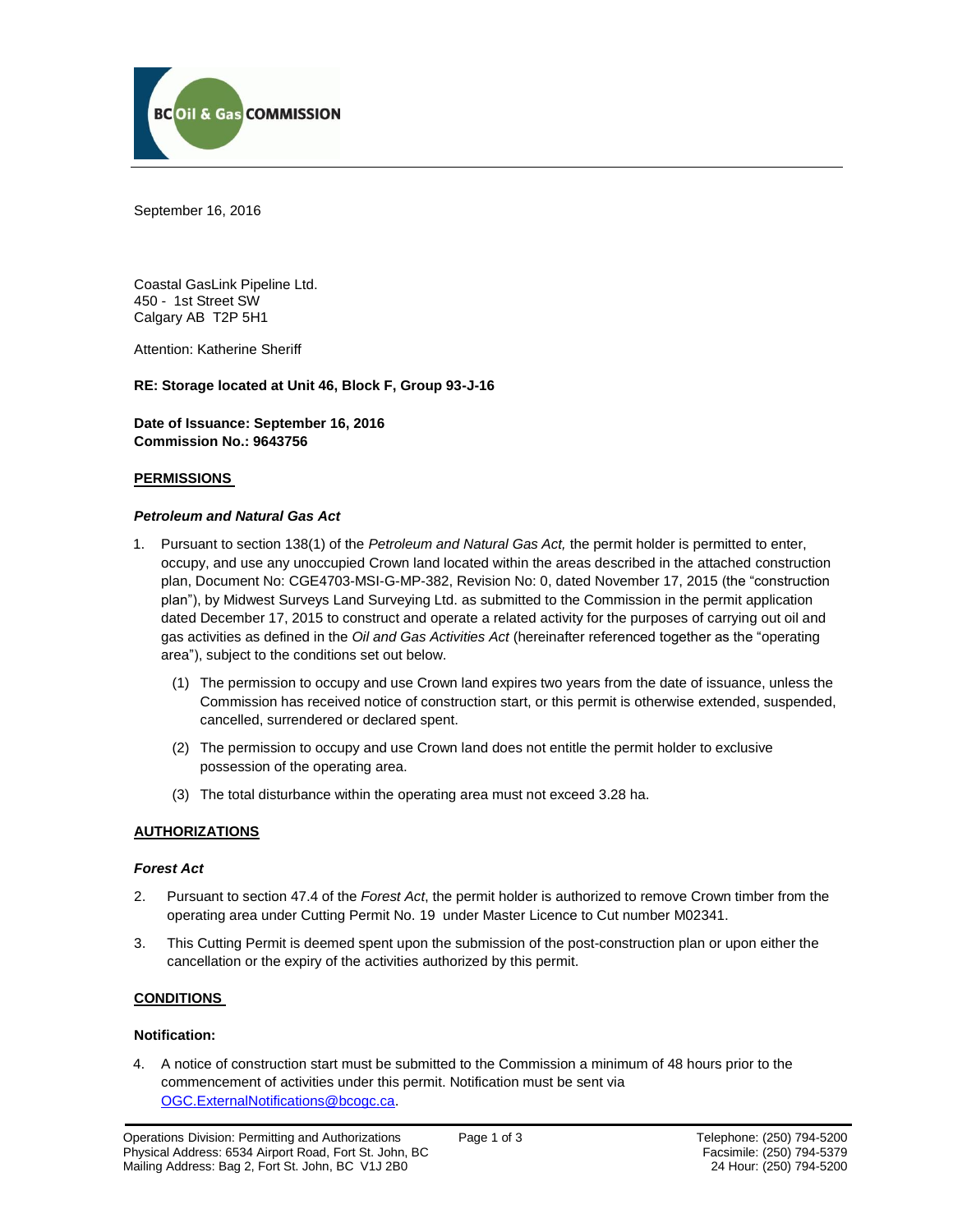5. Within 60 days of the completion of construction activities under this permit, the permit holder must submit to the Commission a post-construction plan as a shapefile and PDF plan accurately identifying the location of the total area actually disturbed under this permit. The shapefile and plan must be submitted via eSubmission.

#### **General:**

- 6. The rights granted by this permit in relation to unoccupied Crown land are subject to all subsisting grants to or rights of any person made or acquired under the *Coal Act, Forest Act, Land Act, Mineral Tenure Act, Petroleum and Natural Gas Act, Range Act, Water Sustainability Act* or *Wildlife Act*, or any extension or renewal of the same.
- 7. The permit holder must not assign, sublicense or transfer this permit or permit any person to use or occupy Crown land, other than its employees, contractors, or representatives, without the Commission's written consent.
- 8. The permit holder must ensure that any Crown land within the operating area is maintained in a condition so as to minimize hazards, including but not limited to hazards associated with storage of materials and equipment.
- 9. The permit holder must ensure that any Crown land within the operating area is free of garbage, debris and unused equipment.

### **Environmental:**

- 10. Following completion of the construction activities authorized under this authorization the permit holder must, as soon as practicable,
	- (1) decompact any soils compacted by the activity;
	- (2) if natural surface drainage pattern was altered by the carrying out of the activity, the permit holder must restore, to the extent practicable, to the drainage pattern and its condition before the alteration; and
	- (3) ensure re-vegetation of any exposed soil on the operating area including, where necessary, using seed or vegetative propagules of an ecologically suitable species that
		- (a) promote the restoration of the wildlife habitat that existed on the operating area before the oil and gas activity was begun, and
		- (b) stabilize the soil if it is highly susceptible to erosion.
- 11. Following completion of the activities permitted under this permit, any surface soils removed from the operating area must be redistributed so that the soil structure is restored, to the extent practicable, to its condition before the activity was begun.

# **Clearing:**

- 12. All harvested Crown timber must be marked with Timber Mark Number MTB 718.
- 13. Cutting Permit No. 19 does not grant the permit holder the exclusive right to harvest Crown timber from the operating area. Authority to harvest some or all of the timber may be granted to other persons. The permit holder's right to harvest timber applies to any timber found on the operating area at the time they undertake harvesting activities.
- 14. Stumpage for Cutting Permit No. 19 will be calculated in accordance with the Interior Appraisal Manual as amended from time to time. In the current version of the Manual, stumpage will be determined in accordance with Table 6-7 (area based).
- 15. The Interior merchantability specifications and monetary waste billing requirements in the Provincial Logging Residue and Waste Measurement Procedures Manual that are in effect upon issuance of this authorization apply to any waste assessments required under Master License to Cut M02341.